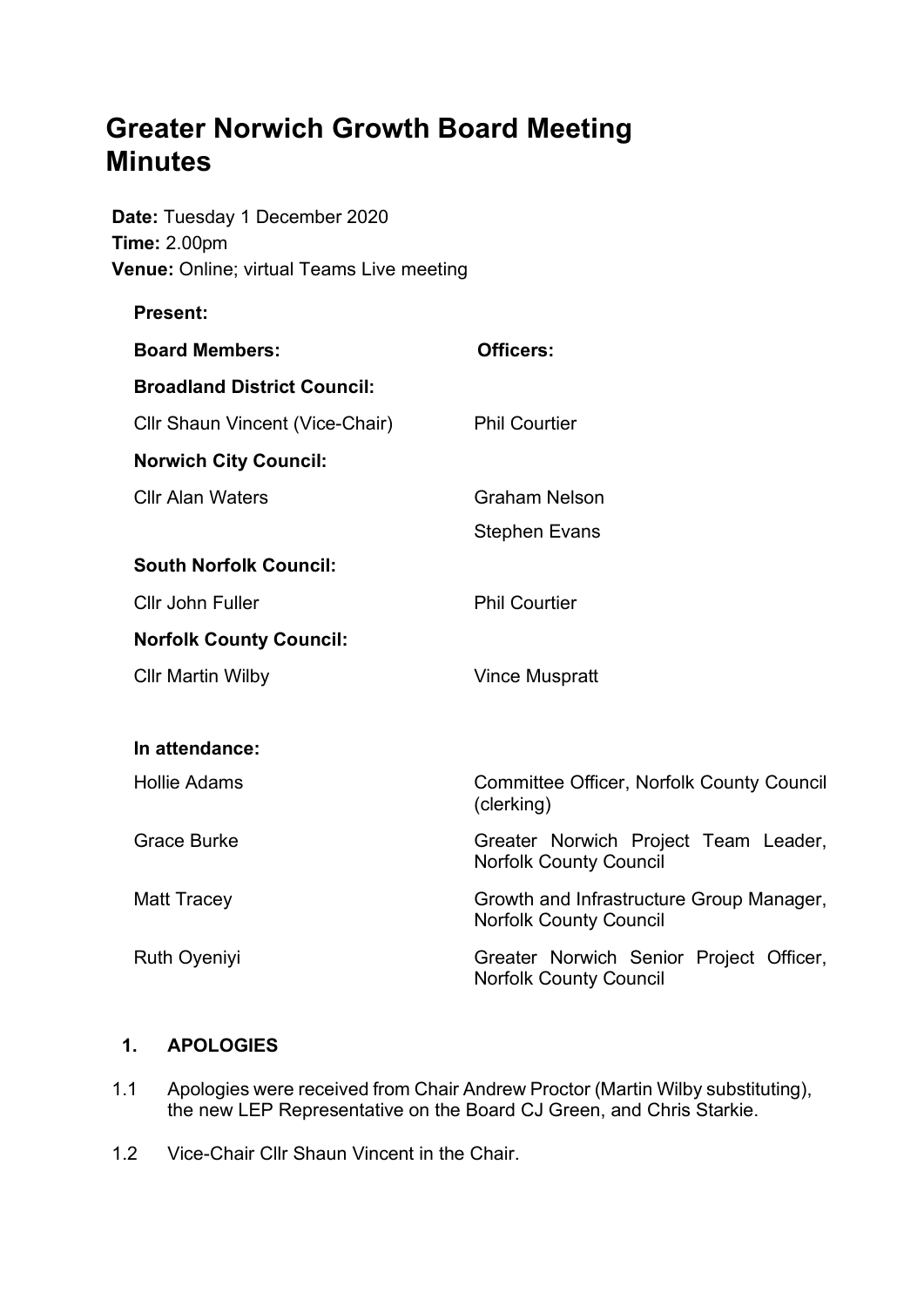# **2. DECLARATIONS OF INTEREST**

2.1 No interests were declared

## **3. MINUTES**

3.1 The minutes of the meeting held on 24 September 2020 were agreed as an accurate record

### **4. GREATER NORWICH DRAFT FIVE YEAR INFRASTRUCTURE INVESTMENT PLAN 2021-26**

- 4.1.1 The Board received the report presenting the Draft Greater Norwich Joint Five-Year Infrastructure Investment Plan 2021-26, for collective review ahead of the Plan being considered by each individual Partners' Cabinets and Councils in February 2021, before returning to this Board in March 2021.
- 4.1.2 Phil Courtier introduced the report to the Board;
	- Since 2014 £21m infrastructure funding and over £40m of Community Infrastructure Levy (CIL) supported borrowing had been allocated to the Greater Norwich area.
	- The Board had won the partnership working category of the 2020 national planning awards.
	- Four projects were put forward in the 2021-22 annual growth programme totalling around £920k.
	- Two existing Marriott's Way projects would be allocated an additional £340k for enhancements to the projects.
	- The strategic project for the long Stratton Bypass was proceeding as an outline business case to the Department for Transport (DfT) for around £37m funding. Around 70% would come from DfT and £10m of CIL supported borrowing would be set aside alongside developer funding.
	- The anticipated balance at the end of 2021-22 was £7.8m
- 4.2 The following points were discussed and noted:
	- The £20m unspent City Deal funding was raised and suggested that this could be used to bring forward additional projects.
	- A Member discussed inviting organisations who had benefitted from investment to attend future meetings.
	- Officers were thanked for their work improving the process for moving forward with schemes and bringing the fund back under control.
	- Cllr Wilby noted the transport and highway projects which were coming forward, in particular the Long Stratton Bypass. He discussed the Hempnall Roundabout which had been funded by Greater Norwich Growth Board and had made a positive impact.
- 4.3 The Greater Norwich Growth Board:
	- (i) **COMMENTED** on the Draft Five Year Infrastructure Investment Plan 2021- 26
	- (ii) **RECOMMENDED** the approval of the Draft Five Year Infrastructure Investment Plan 2021-26 which includes the proposed 2021/22 Annual Growth Programme to each Partner's Cabinets and Councils.